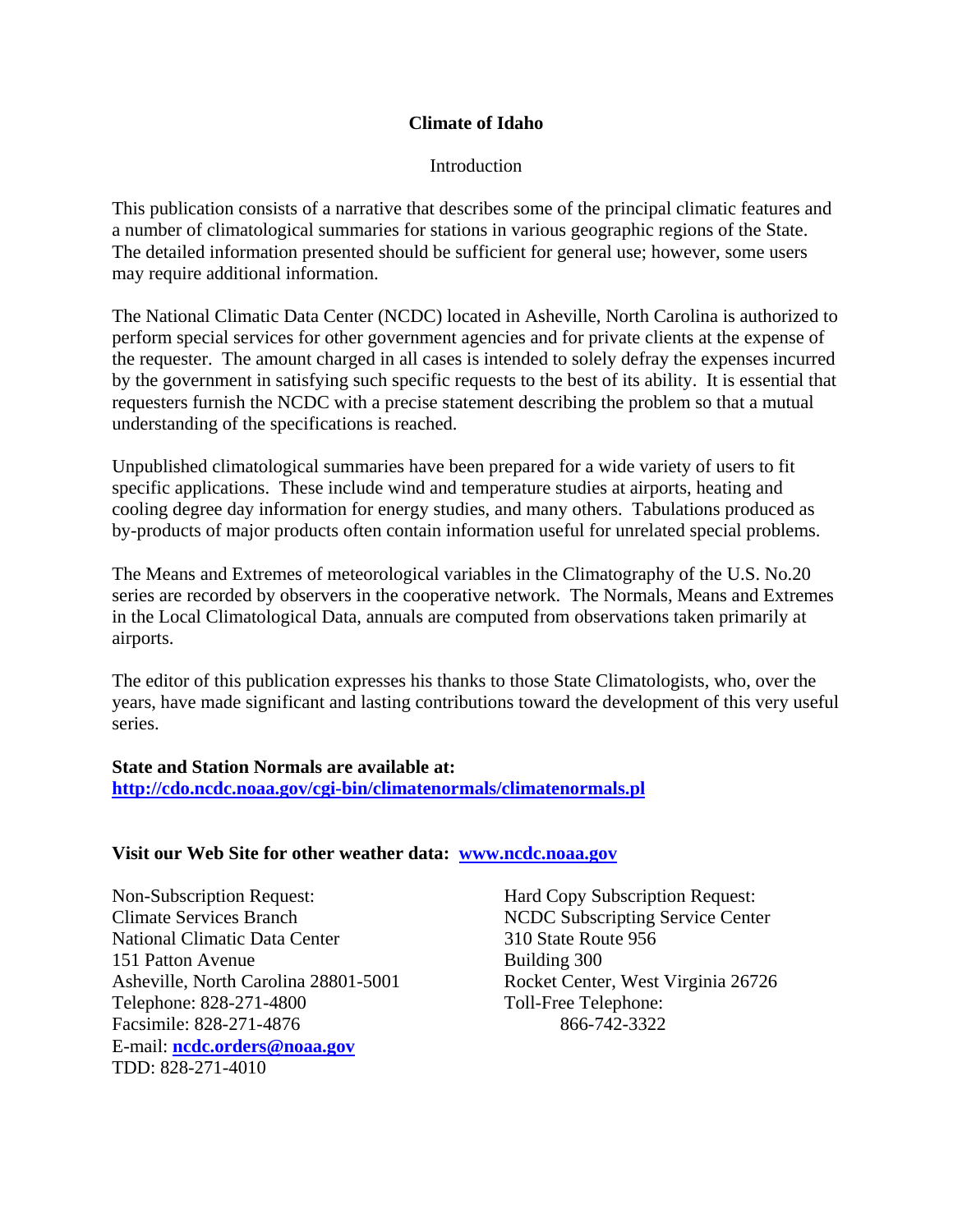#### **Climate of Idaho**

Topographic Features- Idaho lies entirely west of the Continental Divide, which forms its boundary for some distance westward from Yellowstone National Park. With a maximum northsouth extent of seven degrees of latitude, its east-west extent is six degrees longitude at latitude 42º North, but only one degree of longitude at 49º North. The northern part of the State averages lower in elevation than the much larger central and southern portions, where numerous mountain ranges form barriers to the free flow of air from all directions. In the north, the main barrier is the rugged chain of Bitterroot Mountains forming much of the boundary between Idaho and Montana. The extreme range of elevation in the State is from 710 feet at the Snake River to 12,662 feet at Mt. Borah in Custer County. Comprising rugged mountain ranges, canyons, high grassy valleys, arid plains and fertile lowlands, the State reflects in its topography and vegetation a wide range of climates. Located some 300 miles from the Pacific Ocean, Idaho is, nevertheless influenced by maritime air borne eastward on the prevailing westerly winds. Particularly in winter, the maritime influence is noticeable in the greater average cloudiness, greater frequency of precipitation and mean temperatures, which are above those at the same latitude and altitude in mid-continent. This maritime influence is most marked in the northern part of the State, where the air arrives via the Columbia River Gorge with a greater burden of moisture than at lower latitudes. Eastern Idaho's climate has a more continental character than the west and north, a fact quite evident not only in the somewhat greater range between winter and summer temperatures, but also in the reversal of the wet winter-dry summer pattern.

Climate is the cumulative representation of weather over a long period of time, covering a decade or longer. The climate of Idaho exhibits substantial variability. Two dominant climate types are a maritime climate most evident in the winter, especially in the northern part of the State, and a continental climate that prevails in the summer. The varied topography of the State, including mountains, valleys and plains, plays an important role in its climate. Current climate information can be obtained through *Idaho State Climate Services* at [http://www.uidaho.edu/~climate.](http://www.uidaho.edu/%7Eclimate)

Temperature- The pattern of average annual temperatures for the State indicates the effect both of latitude and altitude. The highest annual averages are found in the lower elevations of the Clearwater and Little Salmon river basins, and in the stretch of the Snake River Valley from the vicinity of Bliss downstream to Lewiston, including the open valleys of the Boise, Payette and Weiser rivers. At Swan Falls the annual mean is 55 degrees Fahrenheit ( $\degree$ F), the highest in the State. Obsidian, at an elevation of 6,780 feet in Custer County, has the lowest annual average, 35.4º F, of any reporting station, with such places as Sun Valley, Chilly Barton Flat, Grouse, Island Park Dam and Big Creek not far behind. The range between the mean temperatures of the coldest and warmest months of the year varies from less than 40º F at a number of northern stations, to well over 50º F at stations in the higher elevation of the central and eastern parts of the State. In the basin of the Snake River and its tributaries, between Twin Falls and Idaho Falls, monthly mean temperatures of 32º F or lower persist from December through February, while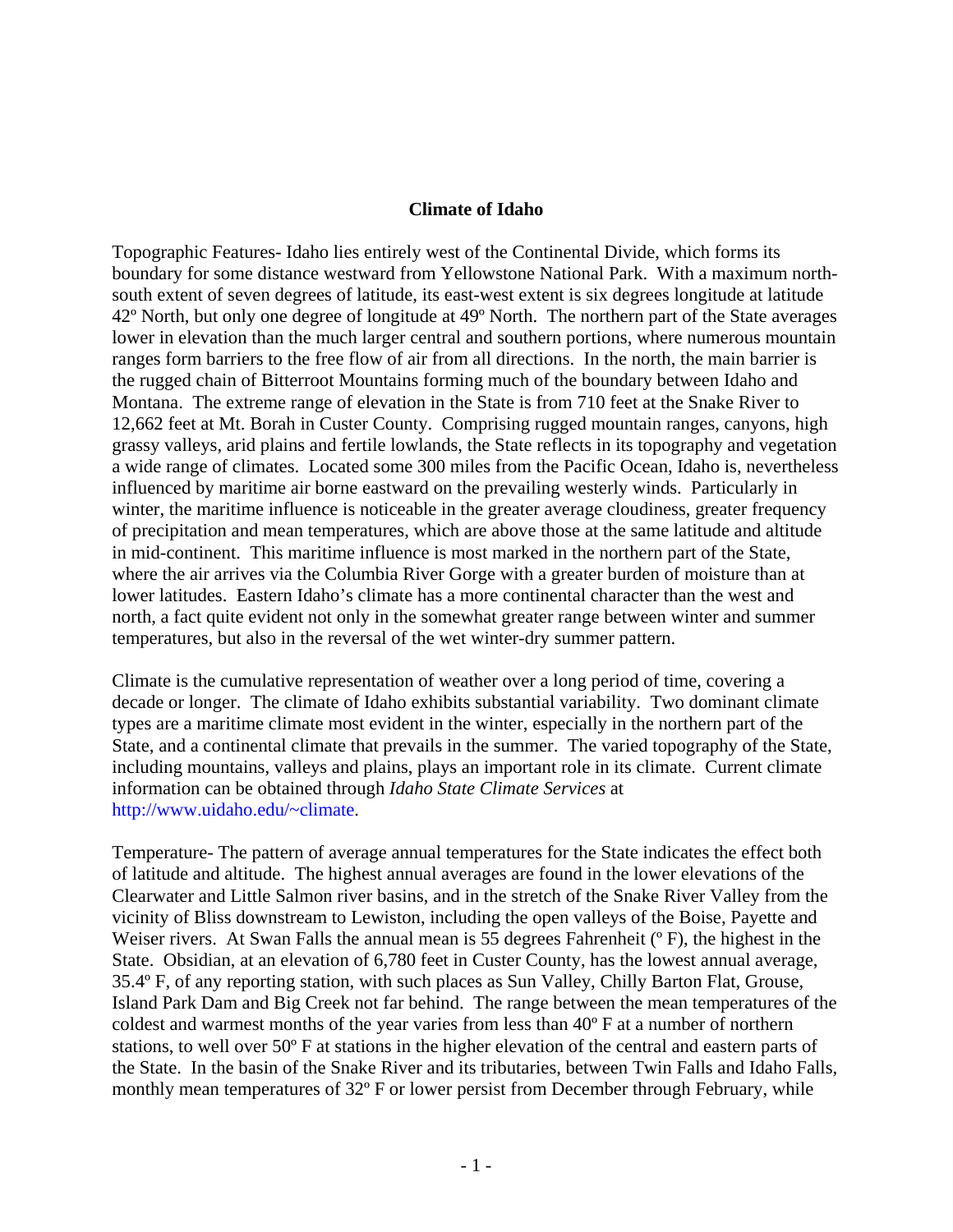downstream from Twin Falls, at the lower elevations, monthly mean temperatures are freezing or below only in December and January. Low-level stations like Riggins and Lewiston show no month in the year with mean temperature 32° F or lower. In general, it can be said that month means are 32º F or lower at stations above 5,000 feet from November through March; between 4,000 and 5,000 feet, November through February; 3,000 to 4,000 feet, December through February; and 2,000 to 3,000 feet, only one or two months. The diurnal range of temperature is, of course, most extreme in high valleys and in the semiarid plains of the Snake River Valley. The magnitude of diurnal range varies with the season, being lowest in winter when cloudiness is much more prevalent and greatest in the warmer part of the year. At Boise, for example, the average diurnal range is only 14º F in January, but exceeds 30º F in July through September. Official temperature extremes have been measured as low as -60º F at Island Park in January 1943, and as high as 118º F at Orofino in July 1934. The coldest monthly mean minimum temperature has been -20, and the warmest monthly mean maximum 104º F. In summer, periods of extreme heat extending beyond a week are quite rare, and the same can be said of periods of extremely low temperatures in winter. In both cases the normal progress of weather systems across the State usually results in a change at rather frequent intervals. In the realm of extremely low temperatures, two winters stand out in the records for the State, 1937 - 1938 and 1948 -1949. The lowest monthly mean temperatures on record occurred through the State in January 1949, and many stations registered their absolute lowest temperature on record during that month.

Precipitation- To a large extent the source of moisture for precipitation in Idaho is the Pacific Ocean. In summer there are some exceptions to this when moisture-laden air is brought in from the south at high levels to produce thunderstorm activity, particularly in the eastern part of Idaho. The source of this moisture from the south is apparently the Gulf of Mexico and Caribbean region. The average precipitation map for Idaho is as complex as the physiography of the State. Partly because of the greater moisture supply in the west winds over the northern part of the State, (less formidable barriers to the west) and partly because of the greater frequency of cyclonic activity in the north, the peaks on the average annual precipitation map are found, however, in nearly all parts of the State at higher elevations. Sizeable areas in the Clearwater, Payette and Boise river basins receive an average of 40 to 50 inches per year, with a few points or small areas receiving in excess of 60 inches. Large areas including the northeastern valleys, much of the Upper Snake River Plains, Central Plains, and the lower elevations of the Southwestern Valleys receive less than 10 inches annually. Seasonal distribution of precipitation shows a very marked pattern of winter maximum and midsummer minimum in the northern and western portions of the State. In the eastern part of the State, however, many reporting stations show maximum monthly amounts in summer and minimum amounts in winter. In the Northeastern Valleys and Eastern Highlands, more than 50 percent of the annual rainfall occurs during the period April through September. Over nearly all of the northern part of the State, however, less than 40 percent of the annual rainfall occurs in this same period, and in portions of the Boise, Payette and Weiser river drainages less than 30 percent of the annual amount comes in that six-month period.

Snowfall distribution is affected both by availability of moisture and by elevation. Annual snowfall totals in Shoshone County have reached nearly 500 inches. The greatest long-term seasonal average was 182 inches at Mullan Pass, while the greatest snow depth (also 182 inches)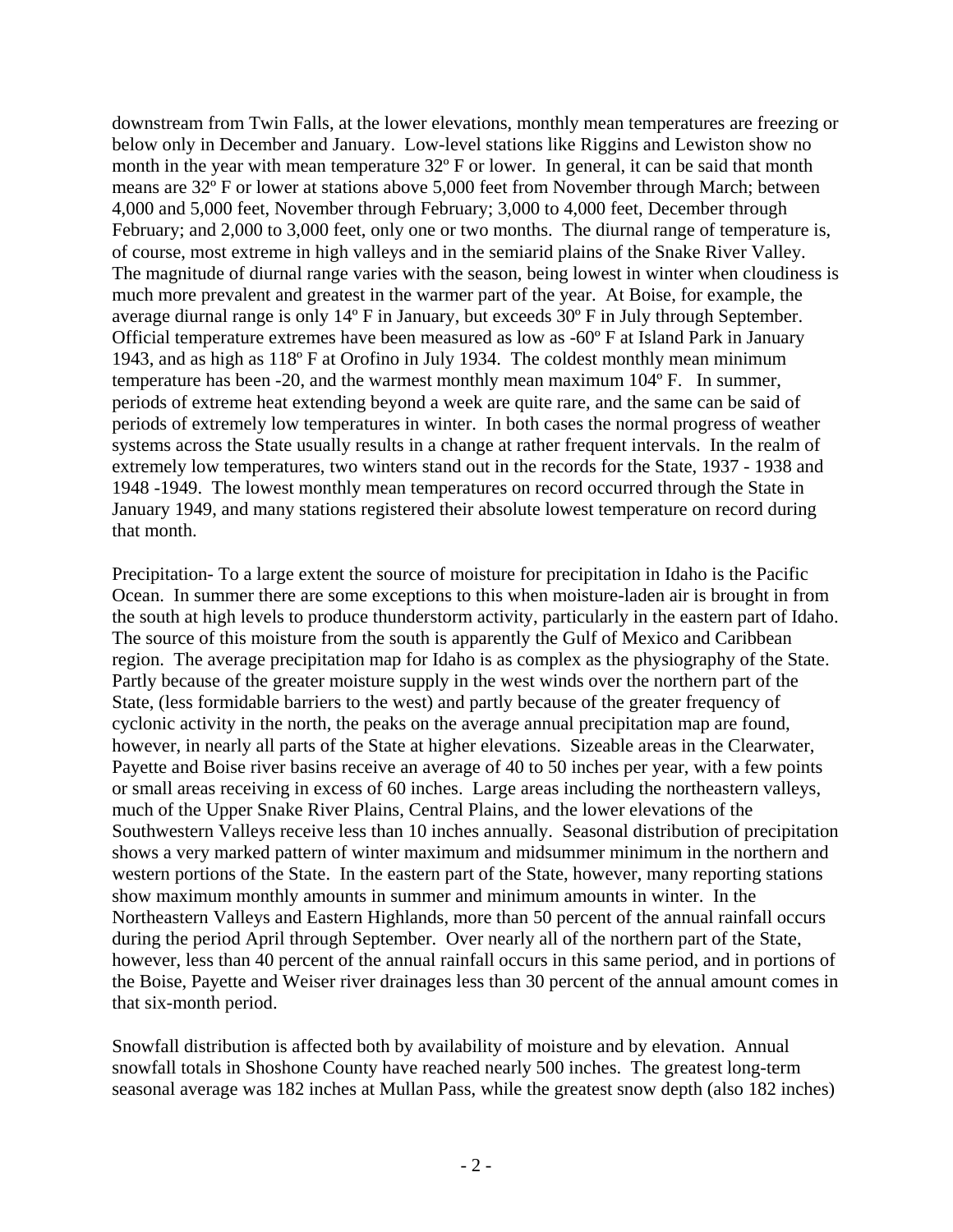was recorded at that station on February 20, 1954. The major mountain ranges of the State accumulate a deep snow cover during the winter months, and the release of water from the melting snowpack in late spring furnishes irrigation water for several million acres, mainly within the Snake River Basin above Weiser. Irrigation water supplies are nearly always plentiful, except on some of the smaller projects where storage facilities are inadequate. Hydroelectric power generated in Idaho provides some of the least expensive power in the United States.

Floods in Idaho occur most often during the period of seasonal snowmelt in spring, particularly in April and May. A few areas in the State are actually flooded or threatened by floodwaters nearly every year. The Kootenai River valley, in the vicinity of Bonners Ferry, is one such area, and another is the Snake River upstream from Idaho Falls in the vicinity of Roberts and Menan. Much has been done to minimize the damage from such seasonal floods through the construction of reservoirs and other flood-control facilities. So-called "out-of-season" floods do occur occasionally at a number of points in the State. For example, wintertime floods have occurred on the Payette, Weiser, Little Salmon and Wood rivers' portions of the upper Boise and Payette basins. Flash floods on small streams, or occasionally in ravines or dry gulches, occur a few times each year as the result of heavy rains associated with thunderstorms. Two areas that seem to be particularly susceptible to this type of flooding lie between Downey and Pocatello in the southeast, and in the north-central part of the State between Grangeville and Moscow.

The diurnal range of relative humidity generally follows a pattern that is the reverse of the diurnal temperature curve. Precipitation or fog interferes with such a pattern, but the averages show maximum humidity at the time of minimum temperature and vice versa. In winter, average relative humidities are considerably higher than during hot weather. Human comfort during the summer months is greatly affected by the moisture content of the air. In Idaho, where maximum temperatures above 90º F are not uncommon in July and August, humidity at the time of maximum temperature is usually below 25 percent, and often down to 15 percent or lower. With any kind of air movement, the higher temperatures are quite within the range of adjustment of the human system. The low relative humidity of summer also permits widespread use of evaporation-type coolers. Field-drying of hay is facilitated by the dry air, especially when air movement is sufficient. Some work has been done on the drying of corn and grain without the addition of heat, but in the season when this activity is carried on, the days are shorter and the periods of low relative humidity are rather brief.

Fogs in Idaho are extremely variable, and statistics are available where regular National Weather Service Offices are maintained at airports, Boise, Lewiston and Pocatello. At Boise, heavy fog (visibility 1/4 mile or less) is experienced on an average of 19 days per year, with a maximum of six occurrences in January. The year-to-year variation is considerable. Lewiston averages 21 days with heavy fog per year, with a peak of five days in December. Pocatello has an average of 17 days of heavy fog per year, the maximum monthly average being four in January. Along with fogs, particularly if they persist for a few days, rime ice occasionally forms on power and communication lines. These occurrences are relatively infrequent.

Windstorms are not uncommon in Idaho, but the State has no destructive storms such as hurricanes, and an extremely small incidence of tornadoes. Windstorms associated with cyclonic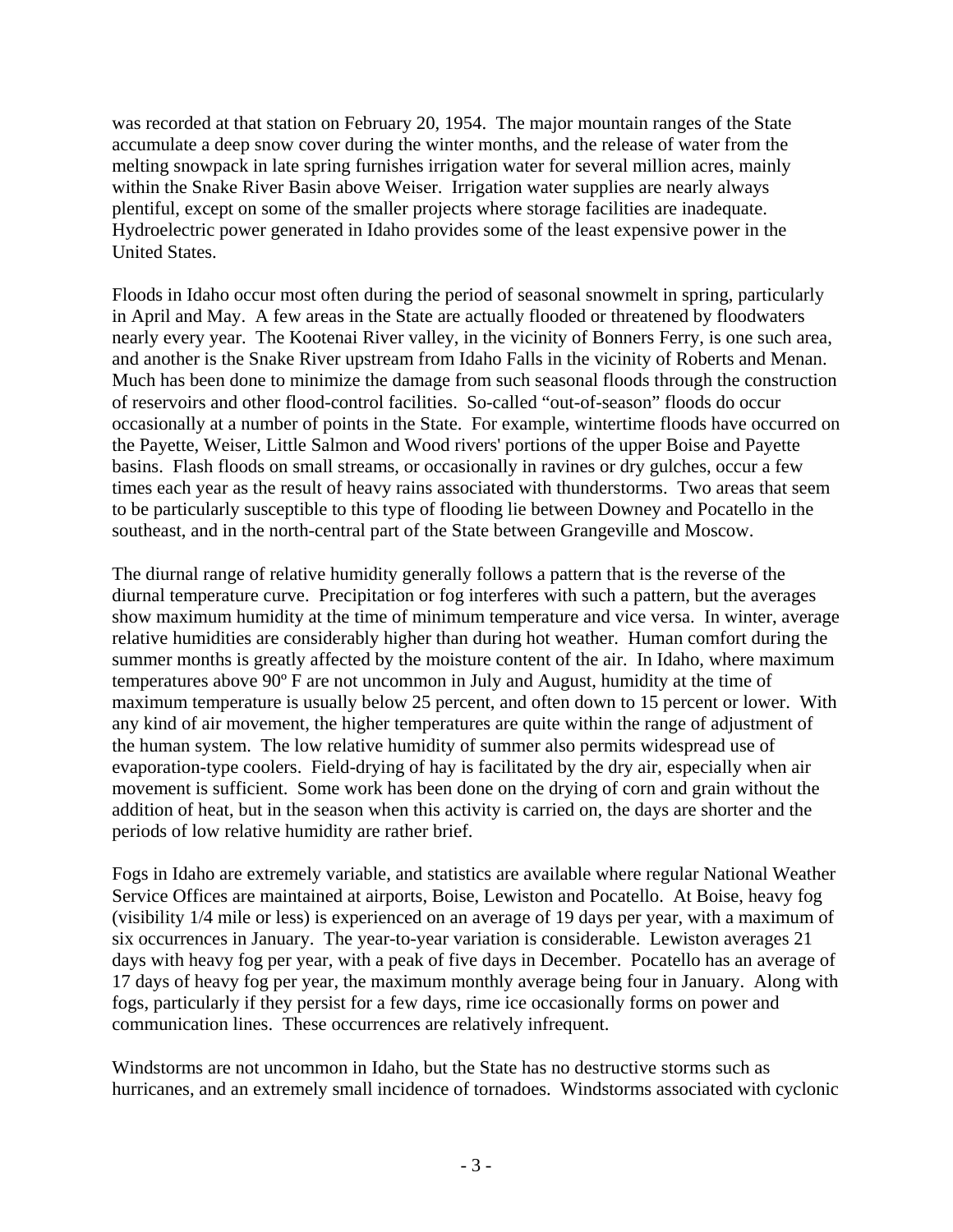systems, and their cold fronts, do some damage to trees each year, often causing temporary disruption of power and communication facilities, but only minor damage to structures in most instances. Storms of this type may occur at any time from October into July, while during the summer months strong winds almost invariably come with thunderstorms. Hail damage in Idaho is very small in comparison with damage in areas of the central part of the United States. Often the hail that occurs does not grow to a size larger than one-half inch in diameter, and the areas affected are usually small. Quite often hail comes during early spring storms, when it is mostly of the small, soft variety with a limited damaging effect. Later when crops are more mature and more susceptible to serious damage, hail occurs in widely scattered spots in connection with summer thunderstorms. The incidence of summer thunderstorms is greatest in mountainous areas, where lightning often causes serious forest and range fires.

The annual average percentage of possible sunshine ranges from about 50 in the north to about 70 in the south. Winter, with its frequent periods of cloudy weather, has about 40 percent of possible sunshine in the large open valleys of the south and less than 30 percent in the north. In July and August the average percentage rises to the upper 80s in the southwest and to near 80 in the east and north.

The growing season (freeze-free period), like the average temperature, varies greatly throughout the State because of differences in elevations, soil type, topography and vegetative cover. Yearto-year variations are also considerable in many areas. The area in the immediate vicinity of Lewiston has the longest growing season, approximately 200 days, followed by a sizeable area in the central Snake, and lower Boise, Payette and Weiser river basins with 150 days or more. Upstream along the Snake, the growing season shortens, but is still of the order of 125 days in the Pocatello-Idaho Falls area. A few high valleys have no month without freezing temperatures and the land is used entirely for grazing.

Climate and the Economy- Nearly three and a half million acres of farmland are irrigated in Idaho. The upper portion of the Snake River Basin, upstream from the vicinity of Bliss, has large areas of both irrigated and non-irrigated farmland. At some of the higher elevations in the eastern part of the State, the land is used primarily for livestock ranches and for growing seed potatoes, hay, oats, barley and wheat. At somewhat lower elevations, one of the principal crops is the Idaho Russet potato, for which the upper Snake Basin is famous. Approximately 90 percent of Idaho's potatoes are grown on irrigated land on the Snake River Plain. The area between Gooding and Minidoka Counties is devoted to the production of dry, edible beans. Sugar beets, which rank high in importance because of the large per-acre gross income, are grown on a large scale. Hay, consisting primarily of alfalfa, occupies more than one-third of the crop area in this part of the State. Estimates show only 1,000 dairies in the whole State of Idaho. However, the dairy industry has grown tremendously in the past 15 years to become Idaho's most important agricultural commodity. Field corn acreage has increased in the Magic Valley, mostly to produce silage as feed for the growing dairy industry. According to 2001 county estimates, 80 percent of the 111,000 acres planted in corn east of and including Bliss were harvested as silage. From the vicinity of Bliss on down to Weiser, the Idaho portion of the Snake River Basin contains nearly three-quarters of a million acres of irrigated land, which is a comparatively small percentage of the total acreage of farms and stock ranches. Farms in Southwest Idaho are generally smaller than other areas of the State; however, a large variety of crops is grown. Sugar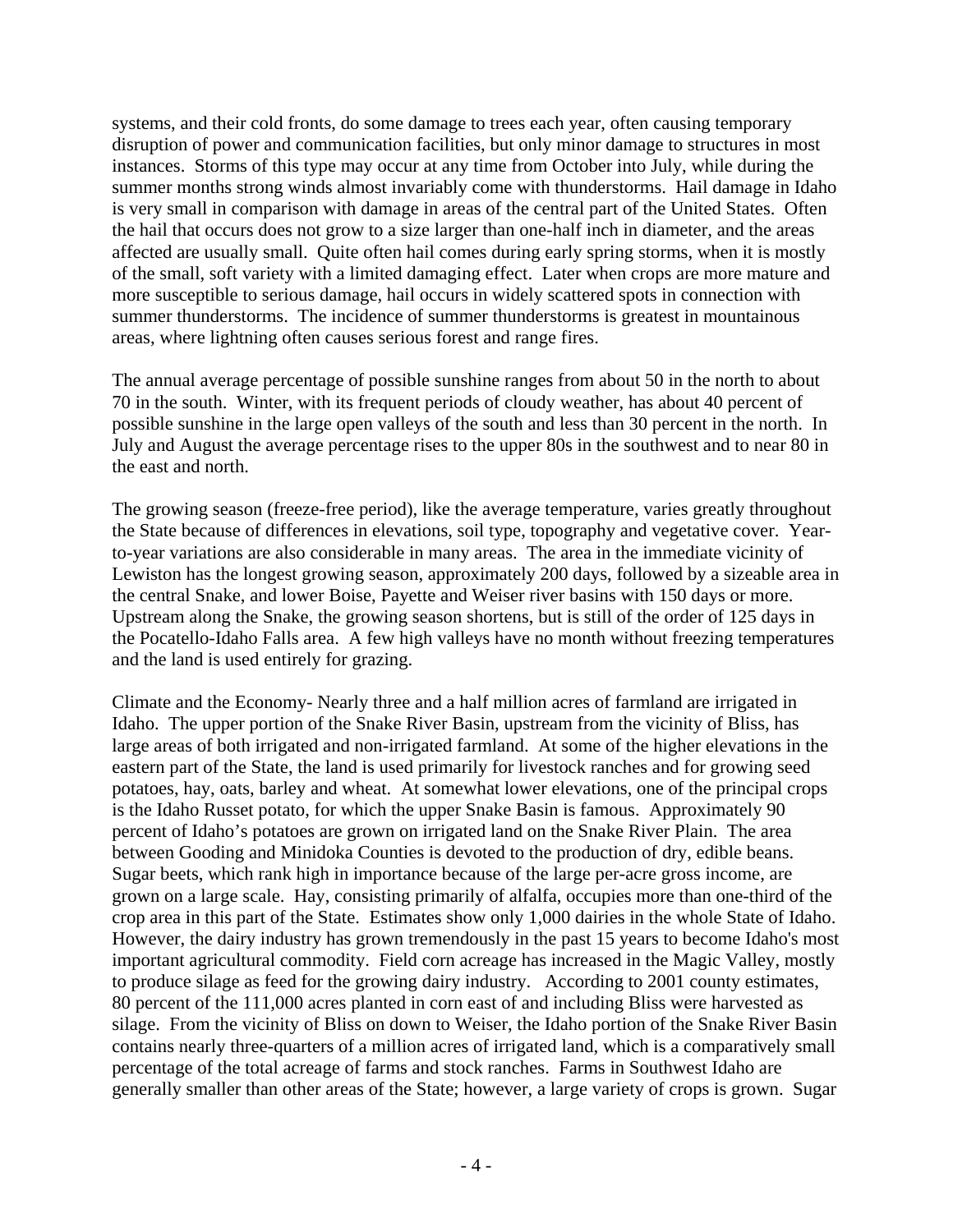beets, onions, grapes, peaches, apples and alfalfa seed all contribute to the area's agricultural income. Most irrigation in this area is furrow irrigation while wheel lines and pivots are more common to the east. Dairy products also constitute an important part of the area's output. The Clark Fork and Clearwater drainages of northern Idaho, like the central Snake Basin in the southwest, have a relatively small percentage of their total areas in croplands. But the Camas and Nez Perce prairies, which form the eastern fringe of the famous Palouse dry-farming area, are highly productive. Forty-five percent of Idaho's winter wheat output comes from this area, as well as significant quantities of lentils and Kentucky bluegrass seed. Spring wheat, barley, peas and a few other crops are also grown, nearly all without irrigation. More information is available through the USDA National Agricultural Statistics Service at <http://www.usda.gov/nass/>

Approximately two million acres of forest lie within the eastern part of the State, mostly in the higher mountainous areas. Lumbering here is done only on a small scale. The southwestern portion of the State has a greater forested area, running into several million acres, and lumbering is a more important phase of the economy than it is farther east. The northern part of Idaho, because of its higher annual precipitation, is more heavily forested than the southern portion of the State, and lumbering has long occupied a prominent place in the economy of the area. Lewiston, Potlatch and Coeur d'Alene are among the sites of important forest product industries. One of the finest white pine stands in the country lies in northern Idaho, principally in Clearwater and Shoshone counties.

Recreational resources are abundant in Idaho. The large lakes of the north, particularly Coeur d'Alene, Pend Oreille and Priest Lake, provide wonderful boating and fishing, as well as serving as sites for summer homes and camps. Payette Lake in Valley County and Bear Lake on the Utah-Idaho border furnish recreational facilities for thousands of persons each year. Henry's Lake in Fremont County furnishes some of the best trout fishing in the State. Numerous reservoirs have added greatly to the recreational facilities of the State, and hundreds of mountain lakes and streams furnish almost unlimited opportunity for camping, hiking, fishing and hunting. Much of Idaho's area lies within boundaries of several National forests, and the Forest Service has set aside large tracts as wilderness areas. Excellent hunting for deer, elk, bear and Rocky Mountain sheep and goats is afforded the hardier individuals who enter these more inaccessible areas. The three principal areas are the Sawtooth Wilderness, embracing the Salmon and Boise rivers; the much larger Idaho Wilderness, principally between the middle and south forks of the Salmon River; and the Selway Wilderness area in the upper Clearwater drainage. Idaho is a winter recreation paradise for alpine, cross-country skiing, telemark skiing, snowboarding, snowshoeing and snowmobiling. Since Sun Valley Ski Resort opened in 1935 as the first destination ski resort in America, Idaho has offered visitors a wide variety of winter recreation opportunities from sledding to sleigh rides, from ice fishing to ice skating. Sixteen ski resorts now operate across the State. Then in the spring and summer, Idaho boasts of some of the best whitewater rafting rivers to be found. The Salmon River denoted the "River-of-No-Return" by explorers Lewis and Clark, ranks as one of the top 10 whitewater rivers in the world.

Following is a partial listing of sources for more Idaho recreation information: Idaho Department of Parks and Recreation<http://www.idahoparks.org/> Idaho Winter Recreation <http://www.idaski.org/>